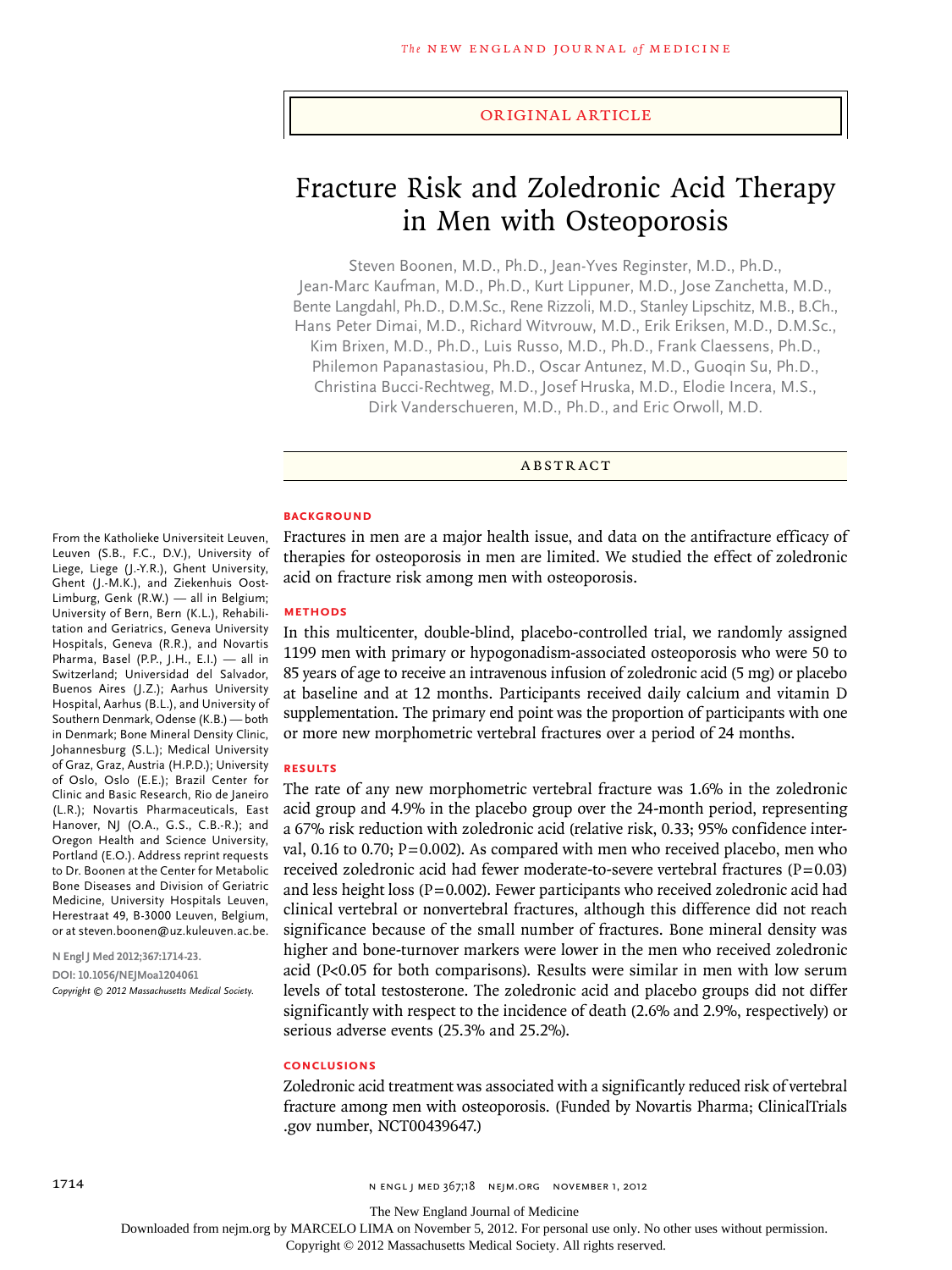STEOPOROSIS IS AN IMPORTANT CAUSE of morbidity and mortality among men.<sup>1,2</sup> Among persons older than 50 years of age, approximately 40% of all osteoporotic fractures of morbidity and mortality among men.<sup>1,2</sup> Among persons older than 50 years of age, worldwide occur in men.3 Mortality after osteoporotic fracture is higher among men than among women.2,4

Previous studies involving men with osteoporosis have focused on the surrogate outcomes of bone mineral density and bone-turnover markers,5-9 but data from double-blind, randomized studies assessing antifracture efficacy are lacking. In addition, given the low awareness of the disease,<sup>10</sup> the development of guidelines for the detection and treatment of osteoporosis in men has been limited.<sup>11</sup> Hence, there is a need for randomized trials of osteoporosis treatment in men, with fracture as a primary end point. Men at risk for fractures are commonly not identified or treated.<sup>12</sup>

Zoledronic acid (Reclast, Novartis Pharmaceuticals; Aclasta, Novartis Pharma) is a bisphosphonate administered intravenously. At a dose of 5 mg once a year, it has antifracture efficacy in postmenopausal women with osteoporosis and positive effects on bone mineral density in men.<sup>13,14</sup> Our multicenter, randomized, prospective trial assessed the effect of zoledronic acid on the risk of vertebral fracture among men with osteoporosis.

## METHODS

## **Participants**

Men 50 to 85 years of age who had primary osteoporosis or osteoporosis associated with low testosterone levels were eligible to participate if they had a bone mineral density T score of -1.5 or less (based on the device-specific reference values for men) at the total hip or femoral neck and one to three prevalent vertebral fractures of mild or moderate grade, as assessed by means of the modified semiquantitative method developed by Genant et al.15 Men without fractures were eligible if they had a bone mineral density T score of -2.5 or less at the total hip, femoral neck, or lumbar spine.

Exclusion criteria included four or more prevalent vertebral fractures; a 25-hydroxyvitamin D level of less than 15 ng per milliliter (37.4 nmol per liter) during screening; baseline renal insufficiency (calculated creatinine clearance, <30.0 ml per minute)16; a serum alkaline phosphatase level greater than 1.5 times the upper limit of the normal range or an aspartate aminotransferase or alanine aminotransferase level greater than 3 times the upper limit of the normal range; hypercalcemia or hypocalcemia; hypersensitivity to bisphosphonates; and treatment with strontium ranelate or sodium fluoride. Patients who were receiving treatment with oral or intravenous bisphosphonates, teriparatide, calcitonin, or oral or intravenous glucocorticoids were eligible if the prespecified washout criteria were met before randomization. For oral bisphosphonates, the washout period was 2 years (if used for  $≥48$  weeks), 1 year (if used for  $>8$  but <48 weeks), or 6 months (if used for >2 but ≤8 weeks); for intravenous bisphosphonates, the washout period was 2 years. For teriparatide or other parathyroid hormone therapies, the washout period was 3 months (if used for ≤1 week). For calcitonin, the washout period was 6 months (if used for ≥12 weeks) or 3 months (if used for ≥4 but <12 weeks). For oral or intravenous glucocorticoids, the washout period was 1 year. Additional exclusion criteria included the use of testosterone within 1 year before randomization, the use of anabolic steroids or growth hormone within 6 months before randomization, and treatment with any investigational drug or drugs, devices, or both within 30 days before randomization; bilateral hip replacement; and active hyperthyroidism, primary hyperparathyroidism, or hypoparathyroidism. Use of oral bisphosphonates, parathyroid hormone, sodium fluoride, strontium ranelate, calcitonin, testosterone, systemic glucocorticoids or anabolic steroids, and any investigational therapy except the study medication were prohibited throughout the trial.

# **Study Design**

This 24-month, randomized, double-blind, placebo-controlled, parallel-group study was conducted in Europe, South America, Africa, and Australia from December 2006 to October 2010. Between January 2007 and September 2008, participants were randomly assigned in a 1:1 ratio to receive zoledronic acid at a dose of 5 mg or placebo, administered as a 15- to 30-minute intravenous infusion at baseline and month 12. Randomization was stratified according to study center and was performed with the use of a computer-generated randomization list. All men received daily calcium at a dose of 1000 to 1500 mg (in single or divided doses at the investigator's discretion) and vitamin D at a dose of 800 to 1200 IU. All

The New England Journal of Medicine

Downloaded from nejm.org by MARCELO LIMA on November 5, 2012. For personal use only. No other uses without permission.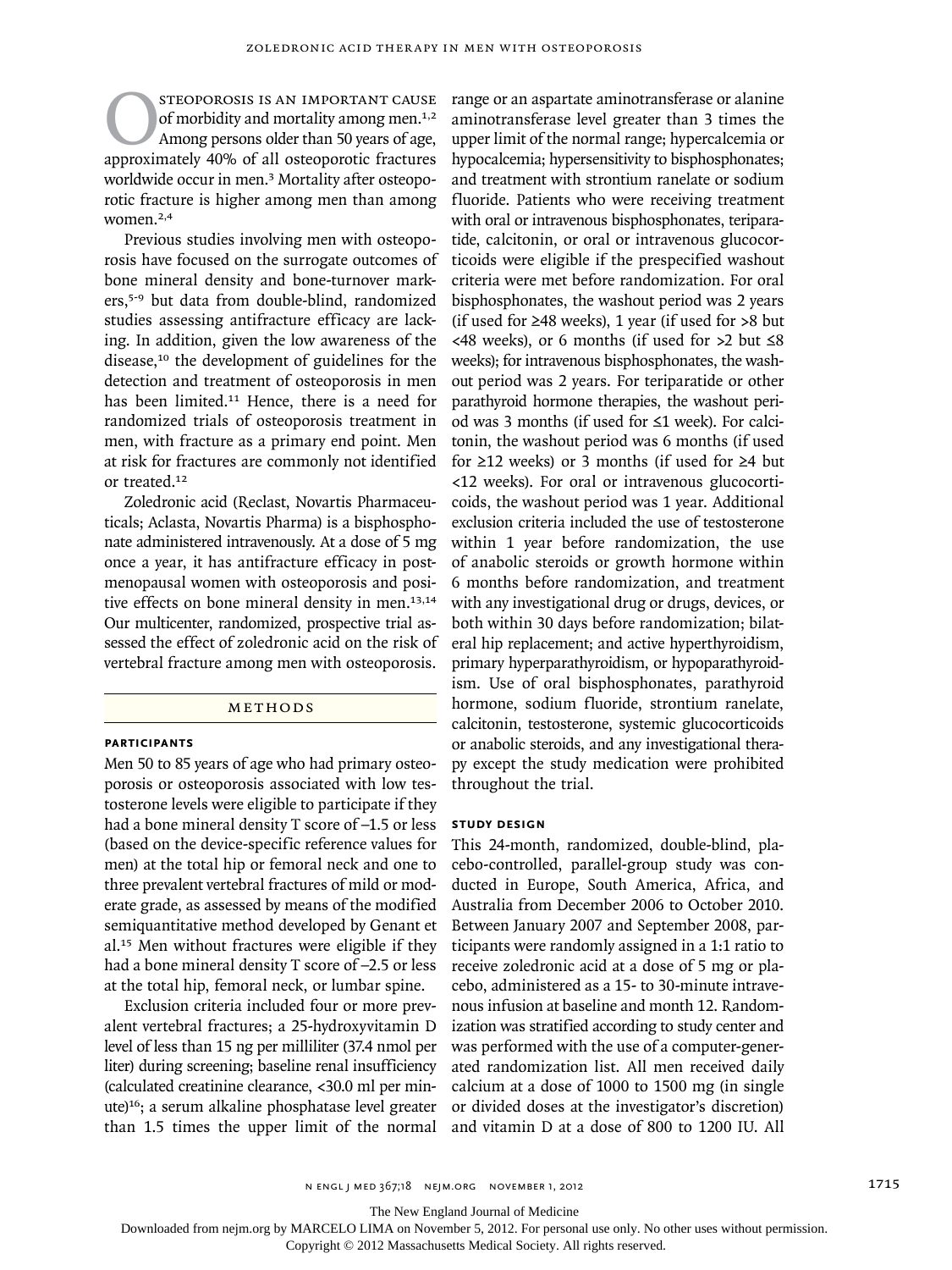study participants and researchers were unaware of the study-drug assignments throughout the trial.

The study was designed and implemented in accordance with the Harmonized Tripartite Guideline for Good Clinical Practice from the International Conference on Harmonization and the Declaration of Helsinki,<sup>17</sup> with applicable local regulations. The institutional review board at each center approved the protocol, and all participants provided written informed consent. An external data monitoring committee periodically reviewed the safety information throughout the study (details are available in the Supplementary Appendix, available with the full text of this article at NEJM .org). The study protocol is available at NEJM.org.

The study was designed by representatives of the sponsor, Novartis Pharma, in cooperation with the first author. Data were analyzed by biostatisticians at PPD UK, who were paid by the sponsor, and by representatives of the sponsor. The data were reanalyzed and the results were confirmed by an independent statistical consultant. The first and last authors wrote the first draft of the manuscript and made the decision to submit the manuscript for publication. All authors had access to the study data and the clinical study report and assume responsibility for the completeness and accuracy of the reported data as well as the fidelity of the study to the study protocol. Editorial assistance was provided by an employee of BioScience Communications who was paid by Novartis.

# **Study Measurements**

Vertebral fractures were assessed by means of quantitative vertebral morphometry performed on lateral thoracic and lumbar-spine radiographs obtained at baseline and months 12 and 24. An incident vertebral fracture was assessed by means of morphometry and defined as a reduction in vertebral height of 20% or more and 4 mm or more. Body height was measured with the use of a stadiometer at screening and months 12 and 24. Clinical fractures (vertebral and nonvertebral) were reported by participants at each visit and were verified centrally by means of a radiographic report or surgical notes. Only confirmed fractures were included in the analysis of time to first clinical fracture. Bone mineral density and bone-turnover markers were analyzed in a subgroup of 100 or more participants. Bone mineral density at the lumbar spine, total hip, and femoral neck was assessed by means of dual-energy x-ray absorpti-

ometry at baseline and months 6, 12, and 24. Boneturnover markers (fasting serum β-C-terminal telopeptide of type 1 collagen  $[\beta$ -CTX], bonespecific alkaline phosphatase [BSAP], and procollagen type I N-terminal propeptide [PINP]) levels were measured at baseline and months 3, 6, 12, 15, 18, and 24. The serum level of total testosterone was measured once by means of radioimmunoassay at baseline.

Adverse events were recorded and coded with the use of the *Medical Dictionary for Regulatory Activities* system. Events meeting criteria for a maxillofacial adverse event or for cardiac arrhythmia classified as a serious adverse event were adjudicated by a committee of independent external experts who were unaware of the group assignments. Yearly assessments included laboratory tests (hematologic and chemical measurements and urinalysis), vital signs, body weight, and physical examination, with additional visits for renal monitoring 9 to 11 days and 90 days after each study-drug administration.

## **Statistical Analysis**

The primary end point was the proportion of men with one or more new morphometric vertebral fractures over 24 months. Secondary end points were the proportion of men with one or more new morphometric vertebral fractures over 12 months; one or more new moderate-to-severe, or new or worsening morphometric vertebral fractures over 12 and 24 months; a change in height at months 12 and 24; the time to first clinical fracture (vertebral or nonvertebral); and changes from baseline in bone mineral density at the lumbar spine, total hip, and femoral neck and in bone-turnover markers. Overall safety was also assessed as a secondary objective.

Primary efficacy results were analyzed in the modified intention-to-treat population (participants who underwent baseline and one or more post-baseline assessments of the primary efficacy variable). For morphometric vertebral fractures, between-group differences were evaluated with the use of a logistic-regression model, with study group, number of baseline vertebral fractures (0, 1, or ≥2), and geographic region as explanatory variables. P values were calculated with a likelihood-ratio test. Relative risks and 95% confidence intervals were calculated by means of the twoby-two table method with the use of log-normal approximation. Binary variables were used for

The New England Journal of Medicine

Downloaded from nejm.org by MARCELO LIMA on November 5, 2012. For personal use only. No other uses without permission.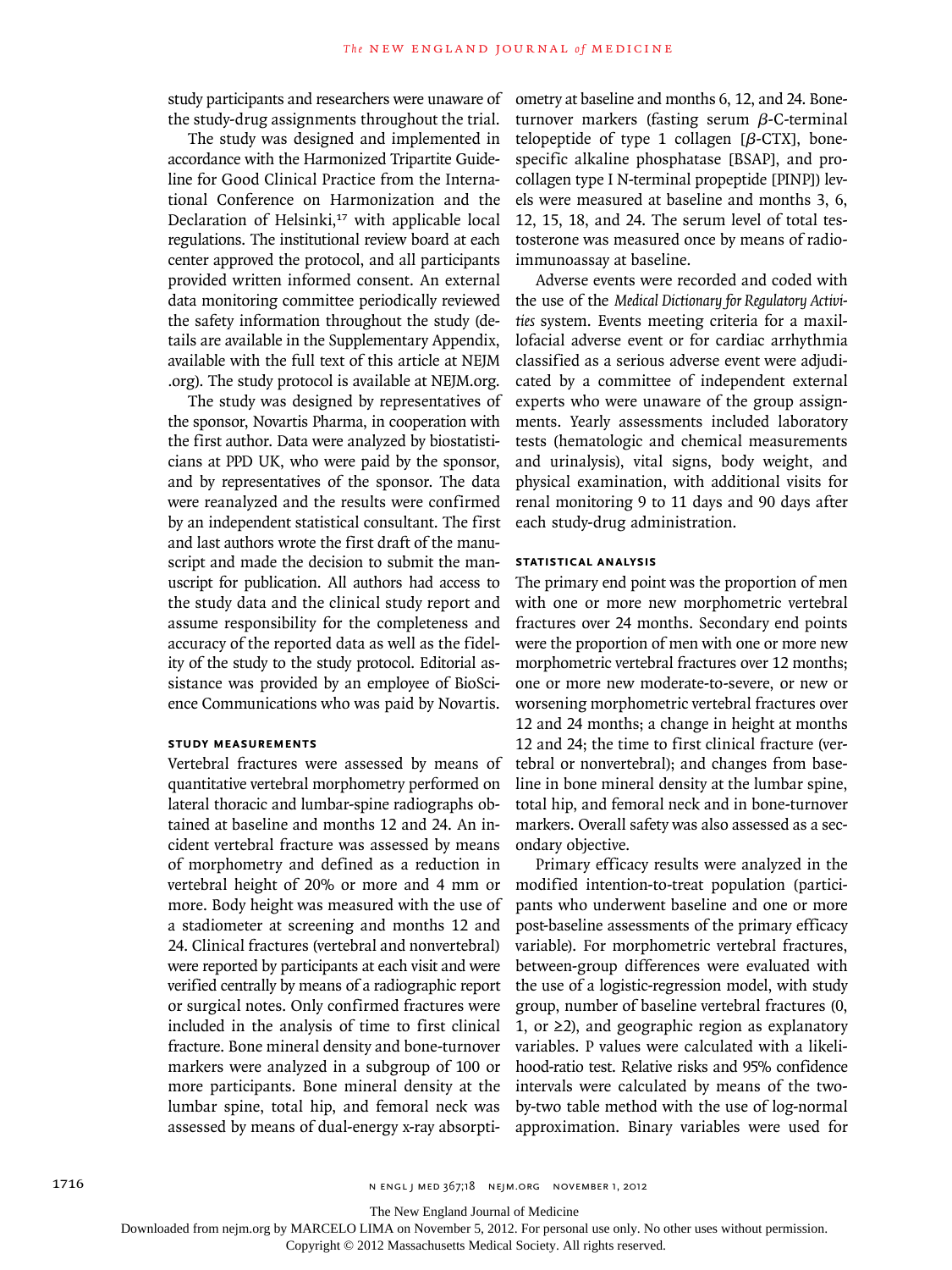

morphometric vertebral fracture, and in the case of missing data on fracture status at 24 months, the data were imputed with the use of the lastobservation-carried-forward method. If a month 12 radiograph was missing and the month 24 radiograph showed no fracture, it was assumed there was no fracture at month 12. Clinical fracture was analyzed with the use of the Cox proportional-hazards method in the intention-totreat population. Bayesian analyses were also performed for clinical and nonvertebral fractures on the basis of data from the Health Outcomes and Reduced Incidence with Zoledronic Acid Once Yearly (HORIZON) Pivotal Fracture Trial<sup>13</sup> and the HORIZON Recurrent Fracture Trial.14 Log hazard ratios from each study were combined with the use of the inverse-variance meta-analysis method. The meta-analysis mean was used as the prior mean. The prior variance was the meta-analysis mean

the historical data.18 The 95% credible interval was based on the equal-tail method.

Changes in bone mineral density were analyzed with the use of an analysis of covariance (ANCOVA) model with treatment and baseline values as explanatory variables. Changes in height were compared with the use of an ANCOVA model with treatment, geographic region, and baseline values as explanatory variables. Changes in boneturnover markers were compared with the use of an ANCOVA model based on the log ratio of the post-baseline value to the baseline value, with treatment and log baseline values as explanatory variables. Within-group analyses of changes from baseline in bone-turnover markers were based on the least-squares means. The unadjusted mean percentage change was plotted over time for each bone-turnover marker.

variance plus a between-trial variance to discount eral density, and bone-turnover marker end points Subgroup analyses of the fracture, bone min-

The New England Journal of Medicine

Downloaded from nejm.org by MARCELO LIMA on November 5, 2012. For personal use only. No other uses without permission.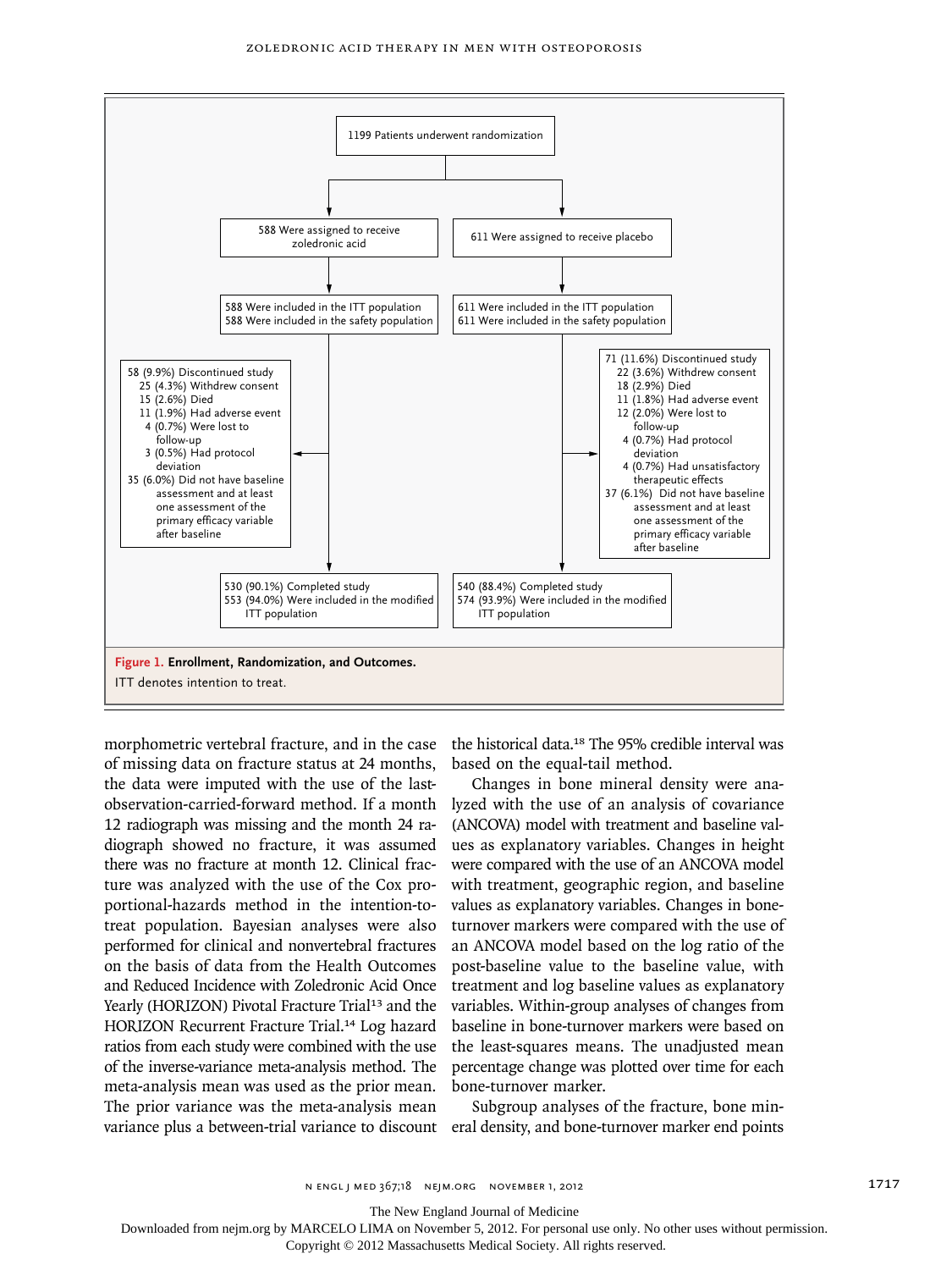| Table 1. Baseline Characteristics of the Patients in the Intention-to-Treat<br>Population.* |                                |                      |  |  |
|---------------------------------------------------------------------------------------------|--------------------------------|----------------------|--|--|
| Variable                                                                                    | Zoledronic Acid<br>$(N = 588)$ | Placebo<br>$(N=611)$ |  |  |
| Race — no. $(\%)\uparrow$                                                                   |                                |                      |  |  |
| White                                                                                       | 555 (94.4)                     | 578 (94.6)           |  |  |
| <b>Black</b>                                                                                | 5(0.9)                         | 3(0.5)               |  |  |
| Asian                                                                                       | 2(0.3)                         | 0(0.0)               |  |  |
| Other                                                                                       | 26 (4.4)                       | 30(4.9)              |  |  |
| Age                                                                                         |                                |                      |  |  |
| Median — yr                                                                                 | 66                             | 66                   |  |  |
| Range — yr                                                                                  | $50 - 85$                      | $50 - 85$            |  |  |
| Group - no. (%)                                                                             |                                |                      |  |  |
| $<$ 65 yr                                                                                   | 260 (44.2)                     | 284 (46.5)           |  |  |
| 65 to $<$ 75 yr                                                                             | 226 (38.4)                     | 213 (34.9)           |  |  |
| $\geq$ 75 yr                                                                                | 102 (17.3)                     | 114 (18.7)           |  |  |
| Region - no. (%)                                                                            |                                |                      |  |  |
| Africa and Latin America                                                                    | 107 (18.2)                     | 107 (17.5)           |  |  |
| <b>Central and Eastern Europe</b>                                                           | 151 (25.7)                     | 161 (26.4)           |  |  |
| Northern Europe                                                                             | 101 (17.2)                     | 112 (18.3)           |  |  |
| Western and Southern Europe and Oceania                                                     | 229 (38.9)                     | 231 (37.8)           |  |  |
| Total testosterone;                                                                         |                                |                      |  |  |
| $Mean - ng/dl$                                                                              | $451 \pm 145.9$                | $439 \pm 150.3$      |  |  |
| $\leq$ 230 ng/dl — no./total no. (%)                                                        | 23/495 (4.6)                   | 32/516 (6.2)         |  |  |
| >230-350 ng/dl - no./total no. (%)                                                          | 93/495 (18.8)                  | 117/516 (22.7)       |  |  |
| $>350$ ng/dl — no./total no. (%)                                                            | 379/495 (76.6)                 | 367/516 (71.1)       |  |  |
| Hypogonadism - no. (%)                                                                      | 2(0.3)                         | 1(0.2)               |  |  |
| Bone mineral density T scores                                                               |                                |                      |  |  |
| Femoral neck                                                                                | $-2.23 \pm 0.677$              | $-2.24 \pm 0.685$    |  |  |
| Total hip                                                                                   | $-1.70+0.764$                  | $-1.72+0.808$        |  |  |
| Vertebral fractures — no. (%)                                                               |                                |                      |  |  |
| 0                                                                                           | 404 (68.7)                     | 409 (66.9)           |  |  |
| 1                                                                                           | 114 (19.4)                     | 135(22.1)            |  |  |
| $\geq$ 2                                                                                    | 69 (11.7)                      | 66 (10.8)            |  |  |
| Osteoporosis medications used before the first<br>infusion in the study — no. $(\%) \P$     | 11(1.9)                        | 8(1.3)               |  |  |
| Bisphosphonates                                                                             | 8(1.4)                         | 7(1.1)               |  |  |
| Calcitonin                                                                                  | 4(0.7)                         | 1(0.2)               |  |  |

\* Plus–minus values are means ±SD. There were no significant differences between the groups. To convert values for total testosterone to nanomoles per liter, multiply by 0.0347.

† Race was self-reported.

‡ Data are for all patients with baseline total testosterone measurements that were performed by noon.

§ Data are for 586 patients in the zoledronic acid group and 608 patients in the placebo group who had baseline bone mineral density measurements.

¶A patient who had received multiple medications within the same category was counted only once. One patient in the zoledronic acid group received both calcitonin and bisphosphonate therapies before the first infusion.

according to serum levels of total testosterone, with the use of thresholds at 350 ng per deciliter (12.1 nmol per liter) and 230 ng per deciliter (8.0 nmol per liter) based on published recommendations for testosterone substitution,<sup>19</sup> were performed with the use of the same model as that used for the overall analyses. Only participants with total testosterone measurements performed by noon were included in this analysis. The interference of the total testosterone level with the effect of zoledronic acid was evaluated with the use of an additional interaction term for study treatment and total testosterone level.

The study had 90% power to detect a 65% reduction in new morphometric vertebral fractures over the 24-month period at a two-sided 5% significance level, assuming a 7.7% incidence rate in the placebo group. The safety population included all participants who received one or more doses of the study drug.

### **RESULTS**

### **Study Participants**

In total, 588 men were randomly assigned to zoledronic acid, and 611 men were randomly assigned to placebo (Fig. 1); 58 men (9.9%) and 71 men (11.6%) in the two groups, respectively, discontinued the study. The modified intention-to-treat population comprised a total of 553 men who received zoledronic acid and 574 men who received placebo; these patients underwent baseline assessments and one or more post-baseline assessments of the primary efficacy variable. Fifty-two men who received zoledronic acid (8.8%) and 53 men who received placebo (8.7%) did not receive the second infusion.

Baseline characteristics were similar between the groups (Table 1). Total testosterone measurements were available for 495 participants who received zoledronic acid and 516 participants who received placebo. A total of 116 men who received zoledronic acid (23.4%) and 149 men who received placebo (28.9%) had a total testosterone level of 350 ng per deciliter or less; a small proportion of men in the two groups combined (5.4%) had levels of 230 ng per deciliter or less. Baseline bone mineral density and bone-turnover marker levels were similar across all subgroups of total testosterone levels (Table S1 in the Supplementary Appendix); results with the use of 230 ng per deciliter as the threshold were similar to those

The New England Journal of Medicine

Downloaded from nejm.org by MARCELO LIMA on November 5, 2012. For personal use only. No other uses without permission.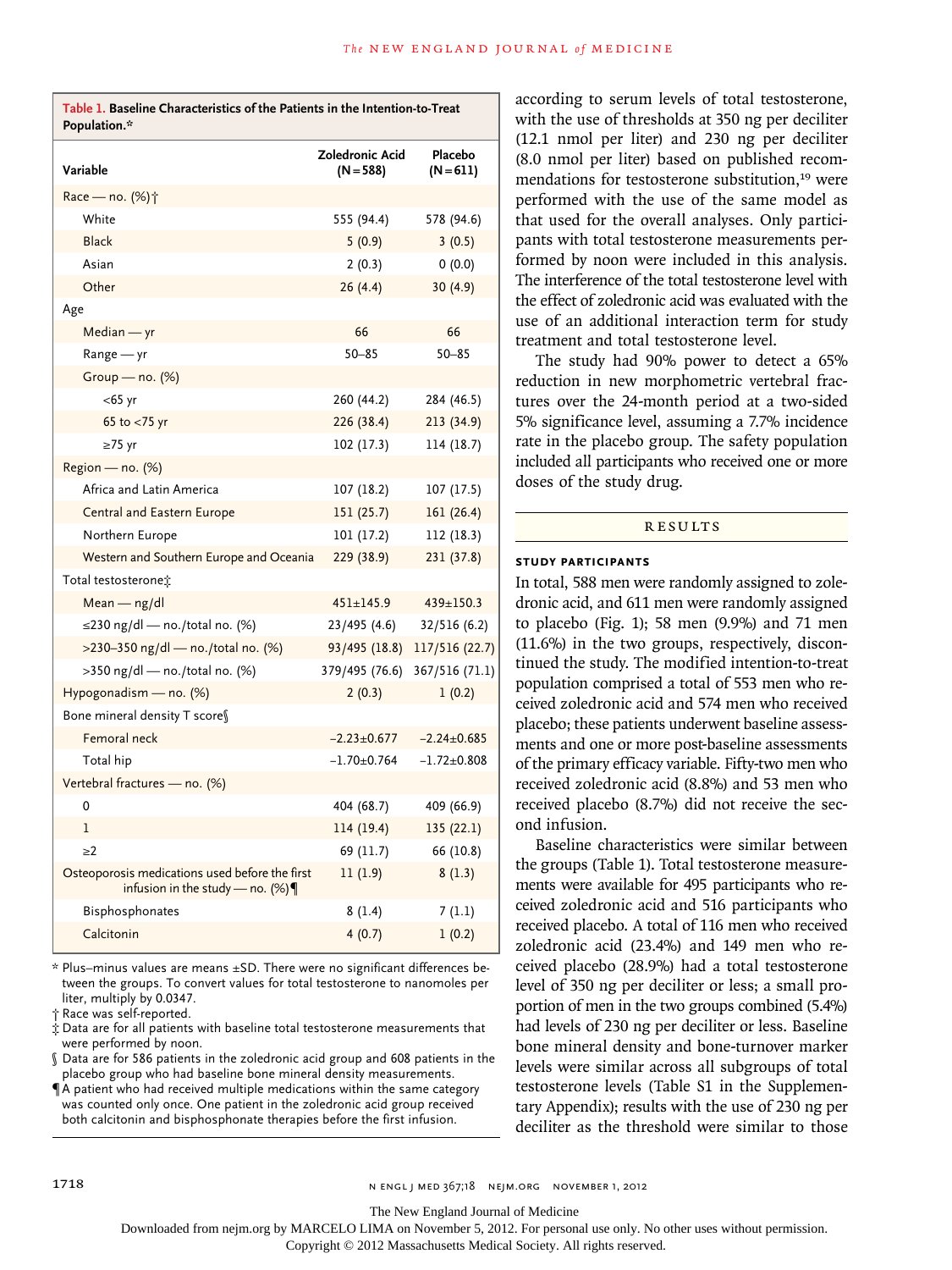with the use of 350 ng per deciliter (Tables S2, S3, and S4 in the Supplementary Appendix).

## **Fractures**

A total of 30 of 553 men in the zoledronic acid group (5.4%) and 40 of 574 men in the placebo group (7.0%) had radiographs that could be evaluated at month 12 but not at month 24; 4 men (0.7%) and 3 men (0.5%), respectively, had radiographs that could be evaluated at month 24 only; the remaining patients had radiographs that could be evaluated at both time points. A significantly lower proportion of men in the zoledronic acid group (1.6%) had one or more new morphometric vertebral fractures over 24 months, as compared with men in the placebo group (4.9%) (Fig. 2), corresponding to an absolute risk reduction of 3.3 percentage points and a relative risk reduction of  $67\%$  (P=0.002). Sensitivity analyses with the use of data on patients for whom results of radiography at month 24 were available, single imputation, and multiple imputation had similar results (Table S5 in the Supplementary Appendix). A 68% reduction in the relative risk of new morphometric vertebral fractures with zoledronic acid was apparent at month 12 ( $P=0.02$ ) (Fig. 2, and Table S6A in the Supplementary Appendix). The total testosterone level did not affect the antifracture efficacy of zoledronic acid (P>0.80 for interaction). Among men with serum total testosterone levels of 350 ng per deciliter or less, zoledronic acid was associated with a nonsignificant 67% reduction in the relative risk of new morphometric vertebral fractures  $(P=0.13)$ (Table S2 in the Supplementary Appendix).

Significantly fewer men who received zoledronic acid than men who received placebo had one or more new moderate-to-severe morphometric vertebral fractures, both at month 12 (relative risk reduction,  $81\%$ ; P=0.01) and at month 24 (relative risk reduction, 63%; P=0.03). Similar results were seen for new or worsening morphometric vertebral fractures at month 12 (relative risk reduction, 55%;  $P=0.07$ ) and month 24 (relative risk reduction, 59%;  $P=0.007$ ). Changes in height (least-squares mean) from baseline were −0.8 and −2.5 mm at month 12 (P=0.008) and −2.2 and −4.5 mm at month 24 (P=0.002) in the zoledronic acid and placebo groups, respectively.

Six men who received zoledronic acid (1.0%) and 11 men who received placebo (1.8%) had one or more clinical vertebral or nonvertebral fractures during the study (Table S6B in the Supple-



Figure 2. Relative Risks of One or More New Morphometric Vertebral **Fractures in the Modified Intention-to-Treat Population.**

(CI). A relative risk of less than 1 implies that the likelihood of the event is<br>lawar with relading is said than with placebe The relative risk was calculated on the basis of a two-by-two table, and the normal approximation was used to calculate the 95% confidence interval Line Combon 1992 and the Computer of the Combon 1994.

> **AUTHOR, PLEASE NOTE: Figure has been redrawn and type has been reset.**

mentary Appendix), but the between-group difference was not significant. With the use of the observed effects in the HORIZON studies,<sup>13,14</sup> Bayesian analyses suggested that zoledronic acid may reduce the risk of clinical fractures among men (Table S6C in the Supplementary Appendix).

## **Bone Density**

As compared with placebo, zoledronic acid was associated with significant and sustained increases in bone mineral density at the lumbar spine, total hip, and femoral neck over a 24-month period (P<0.05 for all comparisons) (Fig. 3, and Fig. S1A and S1B in the Supplementary Appendix). The effect of zoledronic acid on bone mineral density was similar in men with total testosterone levels of more than 350 ng per deciliter and in men with levels of 350 ng per deciliter or less (P>0.40 for interaction) (Table S3 in the Supplementary Appendix).

## **Biochemical Markers**

Serum β-CTX, PINP, and BSAP levels were lower in men who received zoledronic acid than in men who received placebo at all time points measured (P<0.001 for all comparisons) (Fig. 3, and Fig. S1C

The New England Journal of Medicine

Downloaded from nejm.org by MARCELO LIMA on November 5, 2012. For personal use only. No other uses without permission.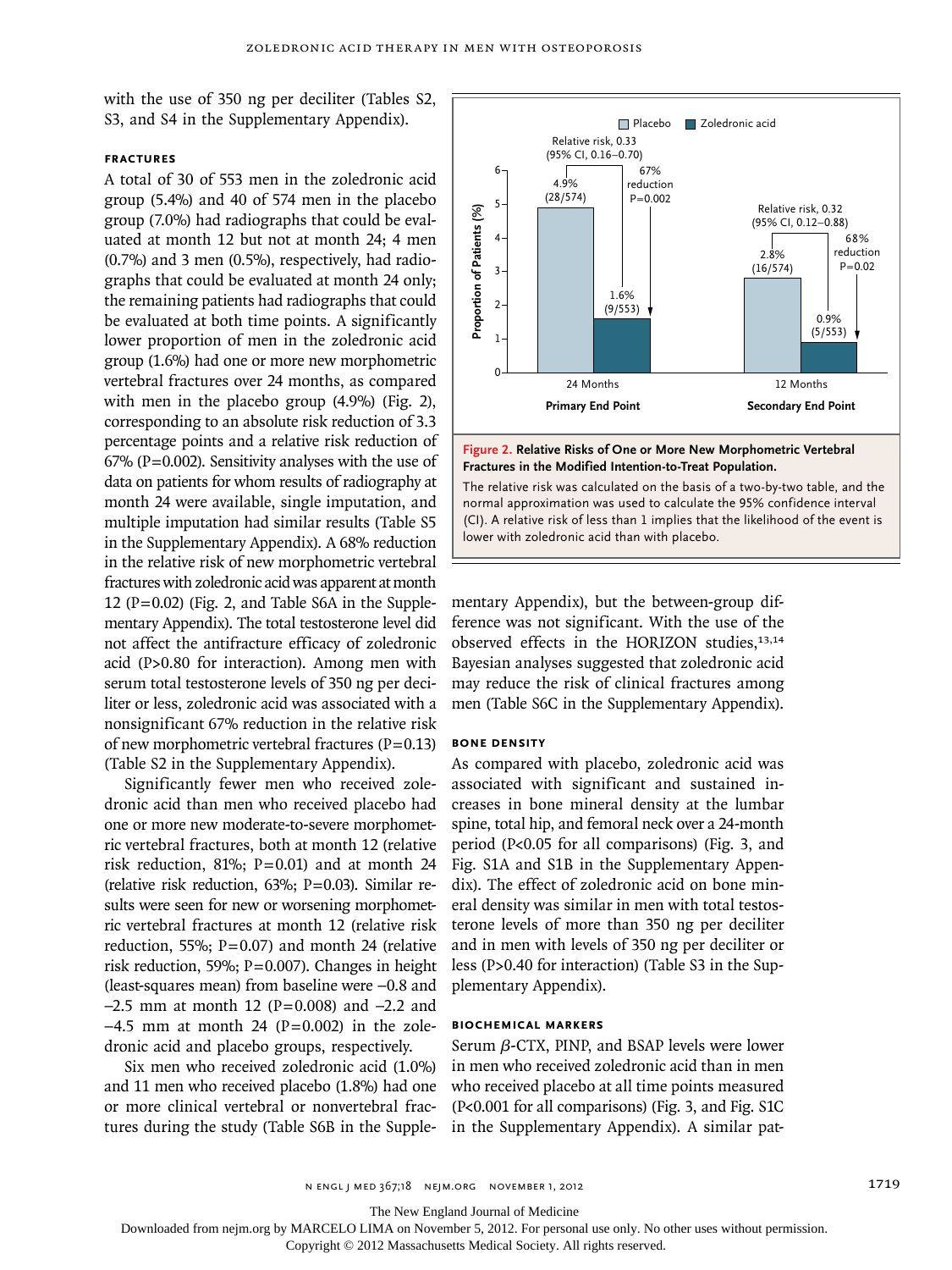

tern was seen in urinary N-terminal telopeptide levels (P<0.001 for all comparisons). The effect of zoledronic acid on bone-turnover markers was generally similar in men with total testosterone levels of more than 350 ng per deciliter and those with levels of 350 ng per deciliter or less (P>0.10)

## **Figure 3. Percentage Change in Bone Mineral Density and Biochemical Markers over Time.**

Results are shown for bone mineral density at the lumbar spine (Panel A), serum β-C-terminal telopeptide of type 1 collagen (β-CTX) (Panel B), and procollagen type I N-terminal propeptide (PINP) (Panel C) in a subgroup of patients. The asterisk denotes P<0.05 for the comparison with the baseline value, and the single dagger P<0.001 for the between-group comparison. Zoledronic acid or placebo was administered at months 0 and 12. The error bars represent standard errors of the mean. In Panels B and C, the values shown are based on unadjusted mean percentage changes.

for interaction at months 12 and 24) (Table S4 in the Supplementary Appendix), with the exception of PINP, for which the reduction was significantly less in the subgroup of men with total testosterone levels of 350 ng per deciliter or less than in the subgroup with levels of more than 350 ng per deciliter (P<0.02).

## **Safety**

No significant differences were observed between the two groups with respect to deaths or serious adverse events, with the exception of any myocardial infarction (in nine men [1.5%] in the zoledronic acid group and two [0.3%] in the placebo group,  $[P=0.03]$ ; none of the events were considered by the investigator to be related to the study drug) (Table 2). There were 31 cardiac serious adverse events in the zoledronic group (5.3%) and 30 in the placebo group  $(4.9\%)$  (P=0.79). Men who received zoledronic acid reported more adverse events of pyrexia, myalgia, arthralgia, headaches, chills, pain in the extremities, and influenza-like symptoms. There were no significant differences between the groups in the incidence of atrial fibrillation, cardiac arrhythmias, or renal dysfunction. No cases of osteonecrosis of the jaw were observed. Two men in the zoledronic acid group and one man in the placebo group had hip fractures during the study, but none were atypical or subtrochanteric.

# Discussion

Over a 2-year period, two annual infusions of zoledronic acid significantly reduced the risk of new morphometric vertebral fractures by 67% among men with osteoporosis. This reduction was similar to that reported in postmenopausal women with osteoporosis who received zoledronic acid (relative reduction in the risk of ver-

1720 **n** engl j med 367;18 Nejm.org november 1, 2012

The New England Journal of Medicine

Downloaded from nejm.org by MARCELO LIMA on November 5, 2012. For personal use only. No other uses without permission.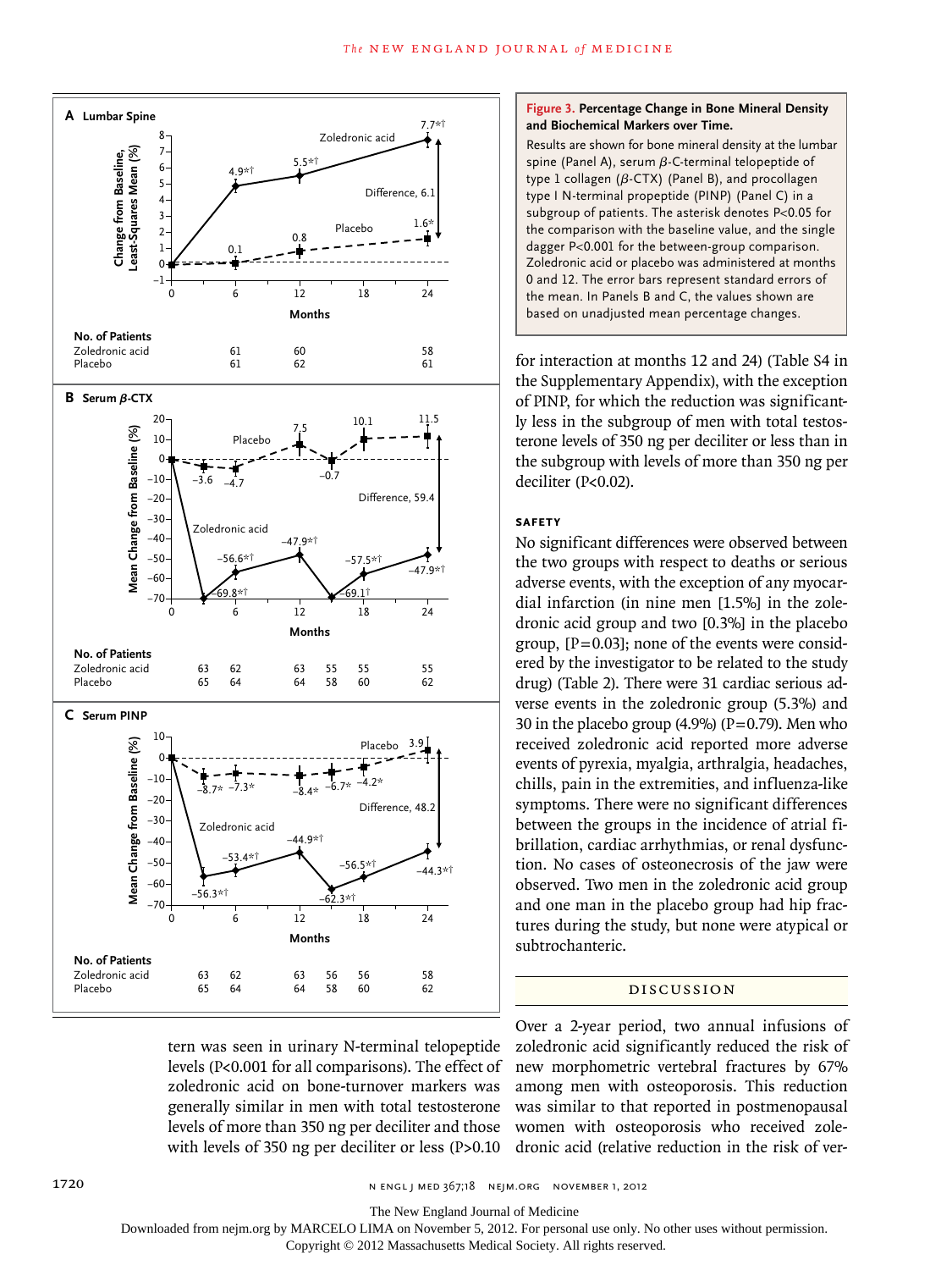| Table 2. Adverse Events in the Safety Population.*                               |                                |                        |          |  |
|----------------------------------------------------------------------------------|--------------------------------|------------------------|----------|--|
| Event                                                                            | Zoledronic Acid<br>$(N = 588)$ | Placebo<br>$(N = 611)$ | P Value; |  |
|                                                                                  | no. of patients (%)            |                        |          |  |
| General                                                                          |                                |                        |          |  |
| Any adverse event                                                                | 534 (90.8)                     | 466 (76.3)             | < 0.001  |  |
| Any serious adverse event                                                        | 149(25.3)                      | 154(25.2)              |          |  |
| Death                                                                            | 15(2.6)                        | 18(2.9)                |          |  |
| Five most common adverse events in zoledronic acid group                         |                                |                        |          |  |
| Pyrexia                                                                          | 143 (24.3)                     | 23(3.8)                | < 0.001  |  |
| Myalgia                                                                          | 129 (21.9)                     | 25(4.1)                | < 0.001  |  |
| Arthralgia                                                                       | 123 (20.9)                     | 68 (11.1)              | < 0.001  |  |
| <b>Back pain</b>                                                                 | 84 (14.3)                      | 74 (12.1)              |          |  |
| Headache                                                                         | 82 (13.9)                      | 27(4.4)                | < 0.001  |  |
| Renal event                                                                      |                                |                        |          |  |
| Increase from baseline in serum creatinine > 0.5 mg/dl<br>any time during study: | 14(2.4)                        | 18(3.0)                |          |  |
| Urinary protein on dipstick analysis, >2+§                                       | 1(0.2)                         | 1(0.2)                 |          |  |
| Creatinine clearance <30 ml/min at any time during study¶                        | 3(0.5)                         | 9(1.6)                 |          |  |
| Cardiac or cardiovascular event                                                  |                                |                        |          |  |
| Hypertension                                                                     |                                |                        |          |  |
| Adverse event                                                                    | 50(8.5)                        | 46(7.5)                |          |  |
| Serious adverse event                                                            | 3(0.5)                         | 3(0.5)                 |          |  |
| Cardiac disorder, serious adverse event                                          | 31(5.3)                        | 30(4.9)                |          |  |
| Atrial fibrillation, serious adverse event                                       | 7(1.2)                         | 5(0.8)                 |          |  |
| Angina pectoris, serious adverse event                                           | 6(1.0)                         | 7(1.1)                 |          |  |
| Myocardial infarction                                                            |                                |                        |          |  |
| Any, serious adverse event                                                       | 9(1.5)                         | 2(0.3)                 | < 0.05   |  |
| Acute, serious adverse event                                                     | 5(0.9)                         | 1(0.2)                 |          |  |
| Serious adverse event                                                            | 4(0.7)                         | 1(0.2)                 |          |  |
| Cardiac failure, serious adverse event                                           | 1(0.2)                         | 4(0.7)                 |          |  |

\* A participant with multiple occurrences of an adverse event within a preferred term (according to codes used in the *Medical Dictionary for Regulatory Activities*) was counted only once.

† P values are based on Fisher's exact test.

‡ A total of 584 patients in the zoledronic acid group and 610 patients in the placebo group had serum creatinine mea-

surements that could be evaluated at both baseline and one or more time points after the baseline visit.

§ A total of 556 patients in the zoledronic acid group and 572 patients in the placebo group had urinary protein measurements that could be evaluated at both baseline and one or more time points after the baseline visit.

¶A total of 557 patients in the zoledronic acid group and 577 patients in the placebo group had creatinine clearance measurements that could be evaluated at both baseline and one or more time points after the baseline visit. Creatinine clearance was calculated with the use of the Cockroft–Gault formula.<sup>16</sup>

tebral fracture, 71% at 2 years),<sup>13</sup> suggesting that vertebral fractures, which are associated with an the antifracture effect of zoledronic acid is inde-increased risk of subsequent vertebral and nonpendent of sex. Zoledronic acid therapy had an vertebral fractures.<sup>20-23</sup> Although the power of the acceptable safety profile. These results provide support for the value of antiresorptive therapy in men with osteoporosis.

Our study showed that zoledronic acid reduced received zoledronic acid than among those who study to detect a reduction in the risk of nonvertebral fracture was modest, rates of nonvertebral fracture were consistently lower among men who

the risk of height loss and moderate-to-severe received placebo, and the point estimates were

n engl j med 367;18 nejm.org november 1, 2012 1721

The New England Journal of Medicine

Downloaded from nejm.org by MARCELO LIMA on November 5, 2012. For personal use only. No other uses without permission.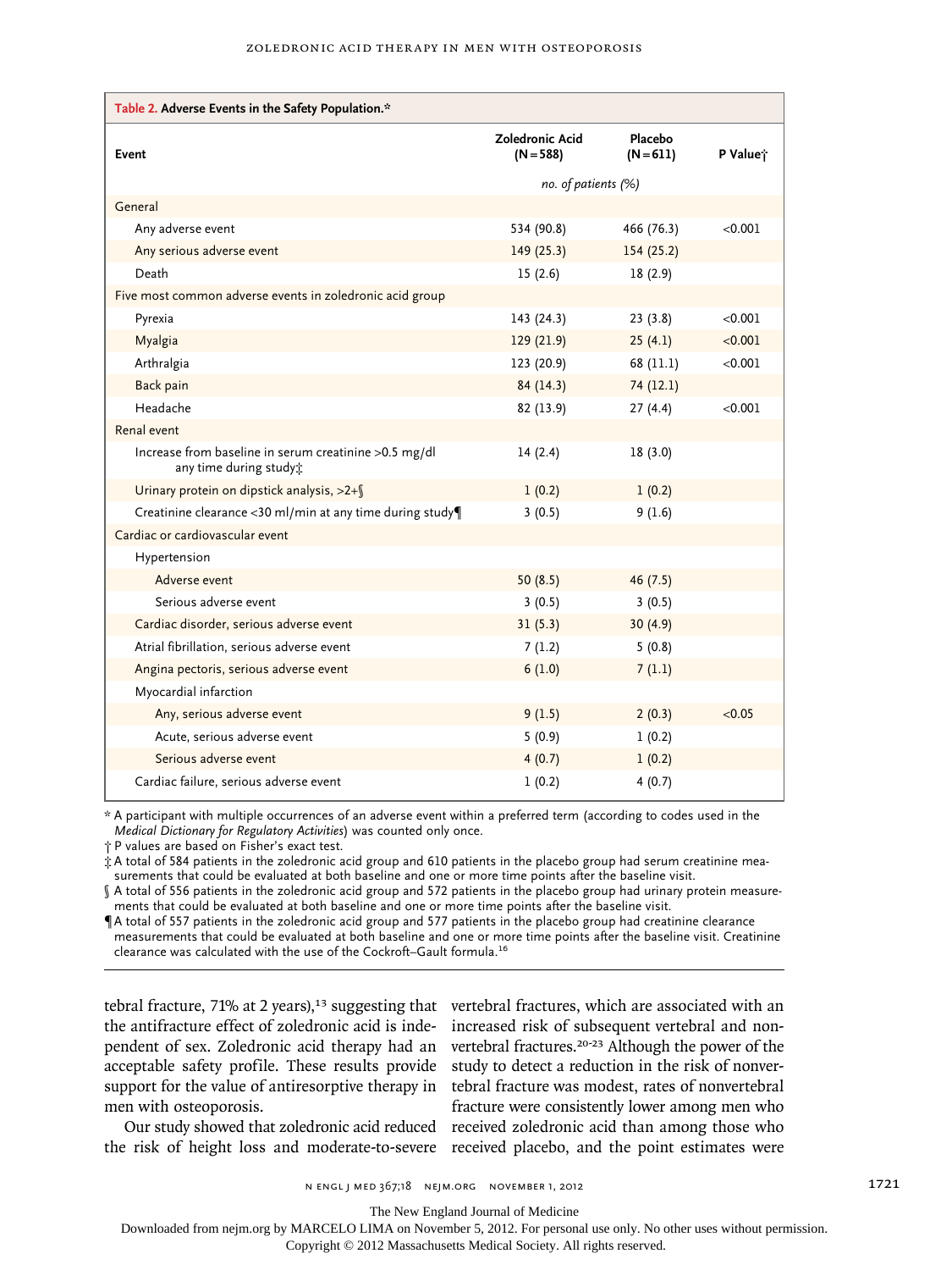similar to the significant risk reductions in larger studies involving women.<sup>13</sup>

Zoledronic acid significantly improved bone mineral density and reduced bone-turnover markers, with changes from baseline that were similar to those reported for other bisphosphonates in men with osteoporosis<sup>6-9</sup> and were consistent with those seen in postmenopausal women with osteoporosis receiving bisphosphonates (including zoledronic acid).13,24,25 Previous studies of bisphosphonates in men with osteoporosis have consistently revealed beneficial effects on bone mineral density and bone-turnover markers, but they were not primarily designed to assess the effects on fractures.6-9 For example, alendronate lowered the incidence of morphometric vertebral fractures (a secondary end point) in men in a 2-year doubleblind trial involving 241 patients, but the number of fractures was small.7 Since clinical data showing a reduction in the risk of fracture among men with osteoporosis have been lacking, our study was designed to be placebo-controlled. We believed that clinical equipoise existed and that a positive result would probably improve care for men with osteoporosis. Recently, denosumab was shown to reduce the risk of vertebral fracture (a secondary end point) among men receiving androgen-deprivation therapy for nonmetastatic prostate cancer.26,27 Our data provide further support for the precept that antiresorptive treatments are effective in both men and women.

In our study, zoledronic acid had similar beneficial effects on fractures and bone mineral density in men with low testosterone levels and men with normal levels. However, few men had total testosterone levels that were low enough (<230 ng per deciliter) to benefit from testosterone treatment,<sup>19</sup> making it difficult to draw conclusions about the effect of zoledronic acid in this population. Furthermore, because the randomization was not stratified according to total testosterone level, the numbers of patients with low levels in the two groups were different.

Despite the fact that current public health efforts to detect osteoporosis and prevent fractures in men are inadequate, $28$  the ability to establish detection and treatment recommendations has been limited because of the absence of unambiguous evidence of effective antifracture therapies in men.11 Although our findings with zoledronic acid do not imply that all data on drugs for osteoporosis in women can be extrapolated to men, our study should provide the confidence to proceed.

A key strength of this study was a study population that was sufficiently large to detect an effect of treatment on the risk of vertebral fracture. However, the study was not powered to address the effect of zoledronic acid on nonvertebral (including hip) fractures. For ethical reasons, men with multiple or severe vertebral fractures were not enrolled, and the patient population was relatively young. The significant difference that we observed in the incidence of myocardial infarction between the groups has not previously been observed with zoledronic acid,<sup>13,14</sup> and any causality or association with zoledronic acid is unknown.

In conclusion, our prospective study that assessed fractures as the primary end point in men with osteoporosis showed that over a 2-year period, a once-yearly infusion of zoledronic acid at a dose of 5 mg was associated with a significant decrease in the risk of new vertebral fractures.

Supported by Novartis Pharma.

Dr. Antunez reports being an employee of and owning stock in Novartis. Dr. Boonen reports receiving payment to his institution, the University Hospitals Leuven, for serving on the board of Amgen, Novartis, and Servier; consulting fees from Amgen, Novartis, Servier, and Warner Chilcott; grant support from Novartis; and lecture fees and payment for travel accommodations from Amgen, Novartis, and Servier. Dr. Brixen reports serving on the board for Osteologix, Servier, Amgen, and Novartis and receiving payment for expert testimony on a patent for strontium maleate in the United States and consulting fees from Osteologix; lecture fees from Servier, Amgen, GlaxoSmithKline, and Novartis; and payment for travel accommodation from Amgen, Eli Lilly, Servier, and Novartis. Dr. Brixen reports receiving grant support to his institution, Odense University Hospital, from Merck Sharp & Dohme and Novartis and investigator payments from Merck Sharp & Dohme, Osteologix, Servier, Amgen, Natural Product Sciences Pharmaceuticals, and Eli Lilly. Dr. Bucci-Rechtweg reports being an employee of and owning stock in Novartis. Dr. Dimai reports serving on the board and receiving consulting fees and payment for travel accommodations from Novartis, Nycomed, Amgen, Eli Lilly, Merck Sharp & Dohme, Servier, and Daiichi-Sankyo; lecture fees from Novartis, Nycomed, Amgen, Eli Lilly, Merck Sharp & Dohme, Servier, Kyphon, and Daiichi-Sankyo; payment for manuscript preparation from Amgen and Servier; payment for development of educational presentations from Servier and Merck Sharp & Dohme; and grant support to his institution, the Medical University of Graz, from Novartis, Nycomed, Amgen, Eli Lilly, Merck Sharp & Dohme, Servier, and Kyphon. Dr. Eriksen reports receiving consulting fees from Eli Lilly and Amgen and lecture fees from Eli Lilly, Amgen, and Novartis. Dr. Hruska reports being an employee of Novartis. Ms. Incera reports being an employee of Novartis. Dr. Kaufman reports receiving consulting fees from Servier and payment for travel accommodations from Merck, Novo Nordisk, Eli Lilly, Novartis, and Servier. Dr. Kaufman reports receiving payment to his institution, Ghent University Hospital, for serving on the board of Servier; payment for expert testimony about teriparatide and consulting fees from Eli Lilly; and grant support from Novartis, Merck, Sanofi-Aventis, GlaxoSmithKline, Servier, Roche, Procter & Gamble, Amgen, and Nycomed. Dr. Langdahl reports serving on the board for Novartis, Eli Lilly, Merck Sharp & Dohme, Nycomed, and Amgen and receiving lecture fees from Eli Lilly, Merck Sharp & Dohme, Amgen, GlaxoSmithKline, and Servier and grant support to his institution, the Aarhus Univer-

The New England Journal of Medicine

Downloaded from nejm.org by MARCELO LIMA on November 5, 2012. For personal use only. No other uses without permission.